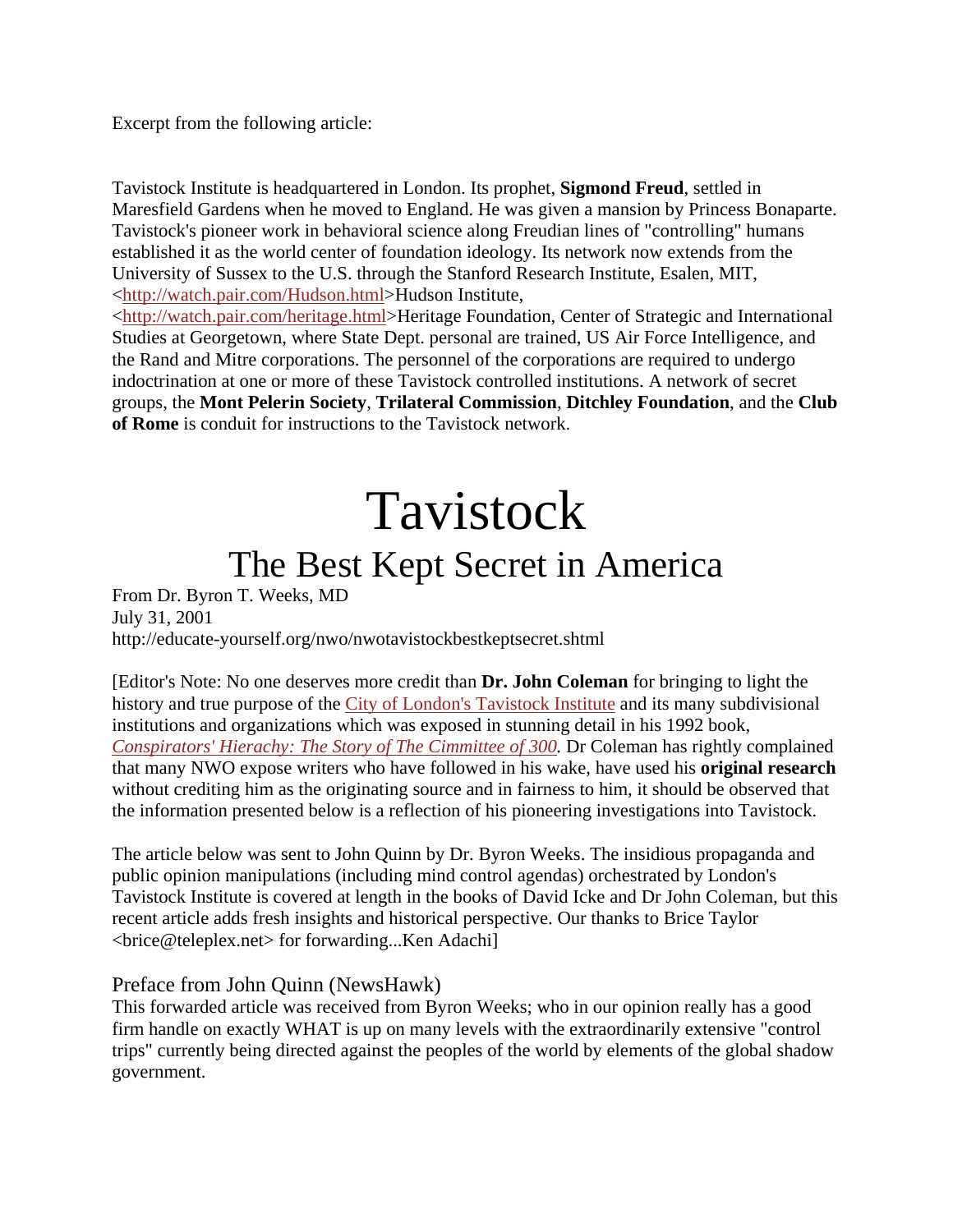Weeks, whom I quoted at length in the book PHOENIX UNDEAD, has sent us this compelling look at a globally-active British institute which has had it's hands in just about every social and political/governmental movement of note throughout much of the world for the past 50 years.

For example, ever wonder who and what is "behind", let's say, the CIA? Well, they don't swear allegiance to America, that's for certain. Try the British royal family.

This report is the real stuff--solidly researched and meticulously documented; so for lots more truly concept-bending data, read on.

NewsHawk Inc. To John Quinn

I believe Tavistock has always had secret ties to British Freemasonry.

Byron T. Weeks, MD Col. AFUS, MC, Ret. --------------------------

#### TAVISTOCK - THE BEST KEPT SECRET IN AMERICA

TAVISTOCK INSTITUTE . . . . . . . . . 30 Tabernacle Street, London EC2A 4DD.--

Formed in 1947, the Tavistock Institute is an independent not-for-profit organization which seeks to combine research in the social sciences with professional practice. Problems of institution-building and organizational design and change are being tackled in all sectors government, industry and commerce, health and welfare, education, etc. - nationally and internationally, and clients range from multinationals to small community groups. A growth area has been the use of a developmental approach to evaluation of new and experimental programs, particularly in health, education and community development. This has also produced new training events alongside the regular program of group relations conferences. The Institute owns and edits the monthly journal *Human Relations* (published by Plenum Press) which is now in its 48th year, and has recently launched (in conjunction with Sage Publications) a new journal *Evaluation*.

Three elements combine to make the Institute unusual, if not unique: it has the independence of being entirely self-financing, with no subsidies from the government or other sources; the action research orientation places it between, but not in, the worlds of academia and consultancy; and its range of disciplines include anthropology, economics, organizational behavior, political science, psychoanalysis, psychology and sociology.

The ideology of **American foundations** was created by the Tavistock Institute of Human Relations in London. In 1921, the Duke of Bedford, Marquess of Tavistock, the 11th Duke, gave a building to the Institute to study the effect of shellshock on British soldiers who survived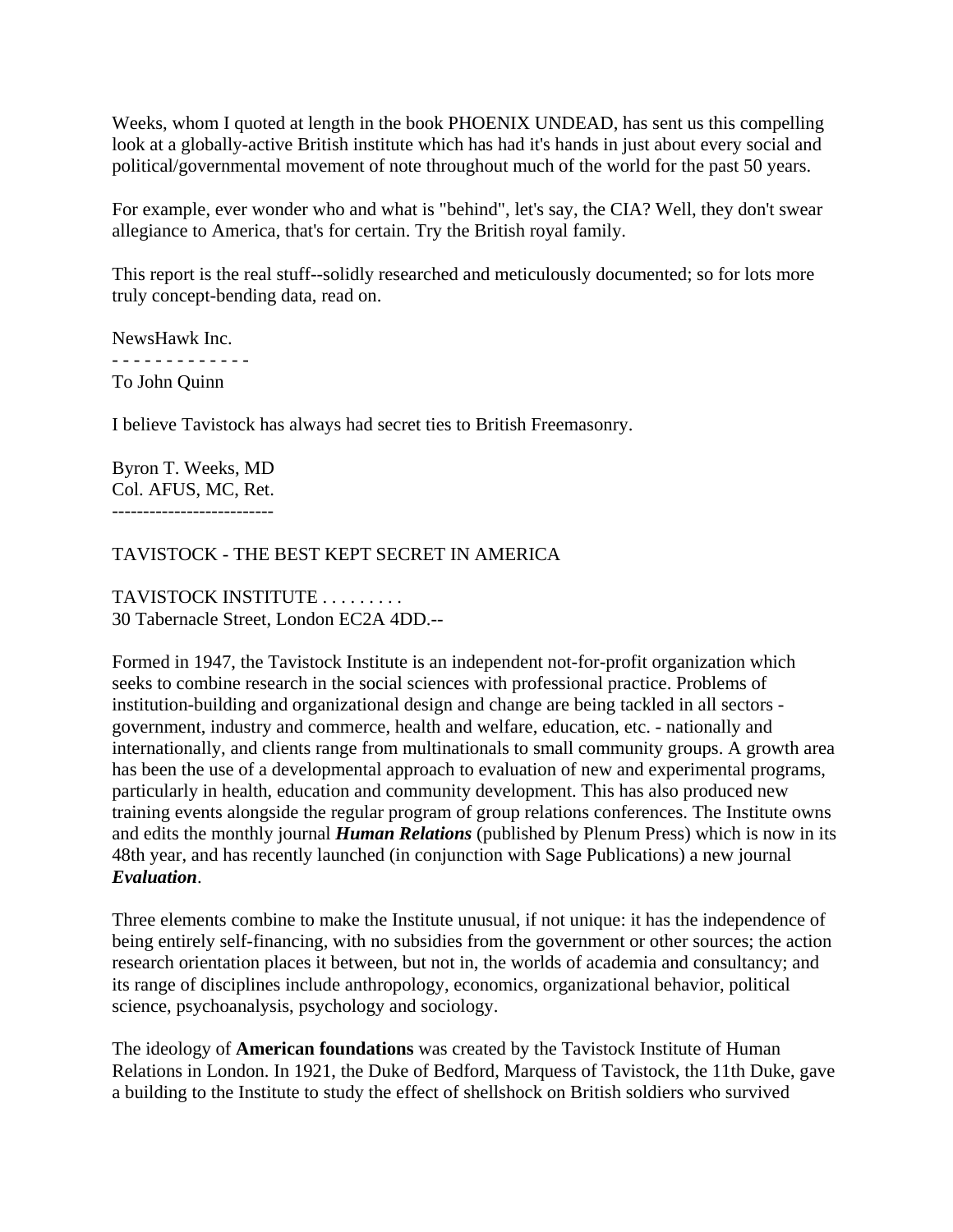World War I. Its purpose was to establish the "breaking point" of men under stress, under the direction of the British Army Bureau of Psychological Warfare, commanded by **Sir John Rawlings-Reese**.

Tavistock Institute is headquartered in London. Its prophet, **Sigmond Freud**, settled in Maresfield Gardens when he moved to England. He was given a mansion by Princess Bonaparte. Tavistock's pioneer work in behavioral science along Freudian lines of "controlling" humans established it as the world center of foundation ideology. Its network now extends from the University of Sussex to the U.S. through the Stanford Research Institute, Esalen, MIT, <http://watch.pair.com/Hudson.html>Hudson Institute,

<http://watch.pair.com/heritage.html>Heritage Foundation, Center of Strategic and International Studies at Georgetown, where State Dept. personal are trained, US Air Force Intelligence, and the Rand and Mitre corporations. The personnel of the corporations are required to undergo indoctrination at one or more of these Tavistock controlled institutions. A network of secret groups, the **Mont Pelerin Society**, **Trilateral Commission**, **Ditchley Foundation**, and the **Club of Rome** is conduit for instructions to the Tavistock network.

[Editor, Tim Aho's note: See *Watch Unto Prayer* report on The Heritage Foundation founded by **Paul Weyrich** with funding from **Joseph Coors**, who also founded and financed respectively the Moral Majority and Council for National Policy.]

Tavistock Institute developed the mass brain-washing techniques which were first used experimentally on American prisoners of war in Korea. Its experiments in crowd control methods have been widely used on the American public, a surreptitious but nevertheless outrageous assault on human freedom by modifying individual behavior through topical psychology. A German refugee, Kurt Lewin, became director of Tavistock in 1932. He came to the U.S. in 1933 as a "refugee", the first of many infiltrators, and set up the Harvard Psychology Clinic, which originated the propaganda campaign to turn the American public against Germany and involve us in World War II.

In 1938, Roosevelt executed a secret agreement with Churchill which in effect ceded U.S. sovereignty to England, because it agreed to let Special Operations Executive control U.S. policies. To implement this agreement, Roosevelt sent General Donovan to London for indoctrination before setting up OSS (now the CIA) under the aegis of SOE-SIS. The entire OSS program, as well as the CIA has always worked on guidelines set up by the Tavistock Institute.

[Editor, Tim Aho: See *Watch Unto Prayer* report on <http://watch.pair.com/jbs-cnp.html>The John Birch Society & Council for National Policy for information regarding CIA operations on the Christian Right.]

Tavistock Institute originated the mass civilian bombing raids carried out by Roosevelt and Churchill purely as a clinical experiment in mass terror, keeping records of the results as they watched the "guinea pigs" reacting under "controlled laboratory conditions". All Tavistock and American foundation techniques have a single goal---*to break down the psychological strength of the individual and render him helpless to oppose the dictators of the World Order*. Any technique which helps to break down the family unit, and family inculcated principles of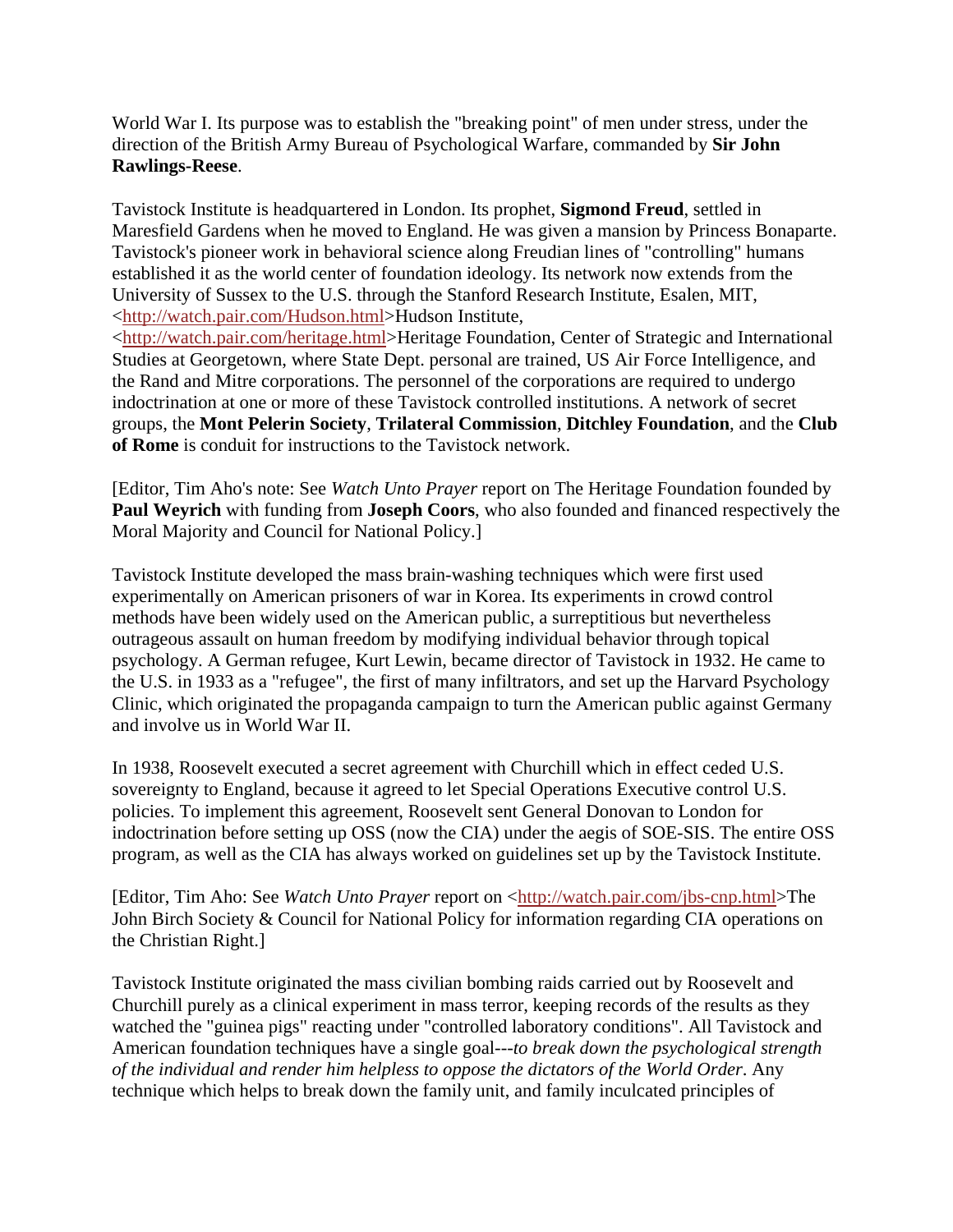religion, honor, patriotism and sexual behavior, is used by the Tavistock scientists as weapons of crowd control.

The methods of Freudian psychotherapy induce permanent mental illness in those who undergo this treatment by destabilizing their character. The victim is then advised to "establish new rituals of personal interaction", that is, to indulge in brief sexual encounters which actually set the participants adrift with no stable personal relationships in their lives, destroying their ability to establish or maintain a family. Tavistock Institute has developed such power in the U.S. that no one achieves prominence in any field unless he has been trained in behavioral science at Tavistock or one of its subsidiaries.

Henry Kissinger, whose meteoric rise to power is otherwise inexplicable, was a German refugee and student of Sir John Rawlings-Reese at SHAEF. Dr. Peter Bourne, a Tavistock Institute psychologist, picked Jimmy Carter for President of the U.S. solely because Carter had undergone an intensive brainwashing program administered by Admiral Hyman Rickover at Annapolis. The "experiment" in compulsory racial integration in the U.S. was organized by Ronald Lippert, of the OSS and the American Jewish Congress, and director of child training at the Commission on Community Relations. The program was designed to break down the individual's sense of personal knowledge in his identity, his racial heritage. Through the **Stanford Research Institute**, Tavistock controls the National Education Association. The **Institute of Social Research at the National Training Lab** brain washes the leading executives of business and government.

*Such is the power of Tavistock that our entire space program was scrapped for nine years so that the Soviets could catch up.* The hiatus was demanded in an article written by Dr. Anatol Rapport, and was promptly granted by the government, to the complete mystification of everyone connected with NASA. Another prominent Tavistock operation is the **Wharton School of Finance,** at the University of Pennsylvania. A single common denominator identifies the common Tavistock strategy---the use of drugs. The infamous MK Ultra program of the CIA, in which unsuspecting CIA officials were given LSD, and their reaction studied like "guinea pigs", resulted in several deaths.

The U.S. Government had to pay millions in damages to the families of the victims, but the culprits were never indicted. The program originated when Sandoz AG, a Swiss drug firm, owned by S.G. Warburg Co. of London, developed Lysergic Acid [LSD]. Roosevelt's advisor, **James Paul Warburg**, son of **Paul Warburg** who wrote the Federal Reserve Act, and nephew of M**ax Warburg** who had financed Hitler, set up the <http://watch.pair.com/FreedomHouse.html#ips>Institute for Policy Studies to promote the drug. The result was the LSD "counter-culture" of the 1960s, the "student revolution", which was financed by \$25 million from the CIA.

One part of MK Ultra was the **Human Ecology Fund**; the CIA also paid Dr. Herbert Kelman of Harvard to carry out further experiments on mind control. In the 1950s, the CIA financed extensive LSD experiments in Canada. **Dr. D. Ewen Cameron**, president of the Canadian Psychological Association, and director of Royal Victorian Hospital, Montreal, received large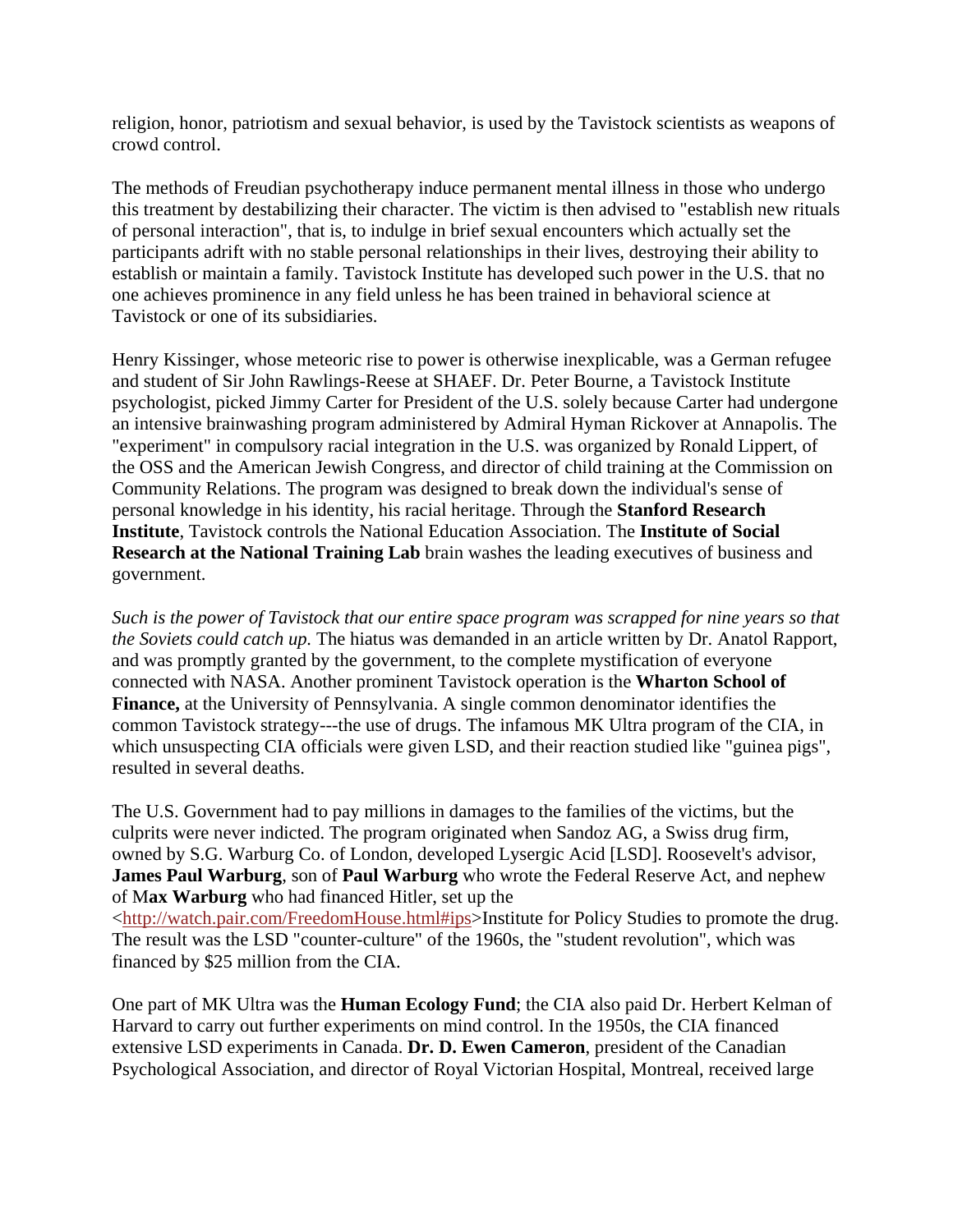payments from the CIA to give 53 patients large doses of LSD and record their reactions; the patients were drugged into weeks of sleep and then given electric shock treatments.

One victim, the wife of a member of the Canadian Parliament, is now suing the U.S. companies who provided the drug for the CIA. All the records of the CIA's drug testing program were ordered destroyed by the head of MK Ultra. Because all efforts of the Tavistock Institute are directed toward producing cyclical collapse, the effect of the CIA programs are tragically apparent. R. Emmett Tyrell Jr., writing in the Washington Post August 20, 1984, cites the "squalid consequences of the 60s radicals in SDS" as resulting in "the growing rate of illegitimacy, petty lawlessness, drug addiction, welfare, VD, and mental illness".

This is the legacy of the Warburgs and the CIA. Their principal agency, the **Institute for Policy Studies**, was funded by James Paul Warburg; its co-founder was Marcus Raskin, protege of McGeorge Bundy, president of the Ford Foundation. Bundy had Raskin appointed to the post of President Kennedy's personal representative on the National Security Council, and in 1963 funded Students for Democratic Society, through which the CIA operated the drug culture.

Today the Tavistock Institute operates a \$6 Billion a year network of Foundations in the U.S., all of it funded by U.S. taxpayers' money. Ten major institutions are under its direct control, with 400 subsidiaries, and 3000 other study groups and think tanks which originate many types of programs to increase the control of the World Order over the American people. The Stanford Research Institute, adjoining the Hoover Institution, is a \$150 million a year operation with 3300 employees. It carries on program surveillance for Bechtel, Kaiser, and 400 other companies, and extensive intelligence operations for the CIA. It is the largest institution on the West Coast promoting mind control and the behavioral sciences.

One of the key agencies as a conduit for secret instructions from Tavistock is the **Ditchley Foundation**, founded in 1957. The American branch of the Ditchley Foundation is run by **Cyrus Vance**, former Secretary of State, and director of the Rockefeller Foundation, and **Winston Lord**, president of the Council on Foreign Relations.

[Editor, Tim Aho's note: The wife of Winston Lord (CFR, Bilderberg, Skull & Bones), Bette Bao Lord (CFR, Bilderberg), is Chairman of the Board of Freedom House whose manipulation of the Christian Right via the Religious Persecution issue is documented in our report <http://watch.pair.com/FreedomHouse.html>Freedom House: A CFR Front.]

One of the principal but little known operations of the Rockefeller Foundation has been its techniques for controlling world agriculture. Its director, **Kenneth Wernimont**, set up Rockefeller controlled agricultural programs throughout Mexico and Latin America. *The independent farmer is a great threat to the World Order, because he produces for himself, and because his produce can be converted into capital, which gives him independence*. In Soviet Russia, the Bolsheviks believed they had attained total control over the people; they were dismayed to find their plans threatened by the stubborn independence of the small farmers, the Kulaks.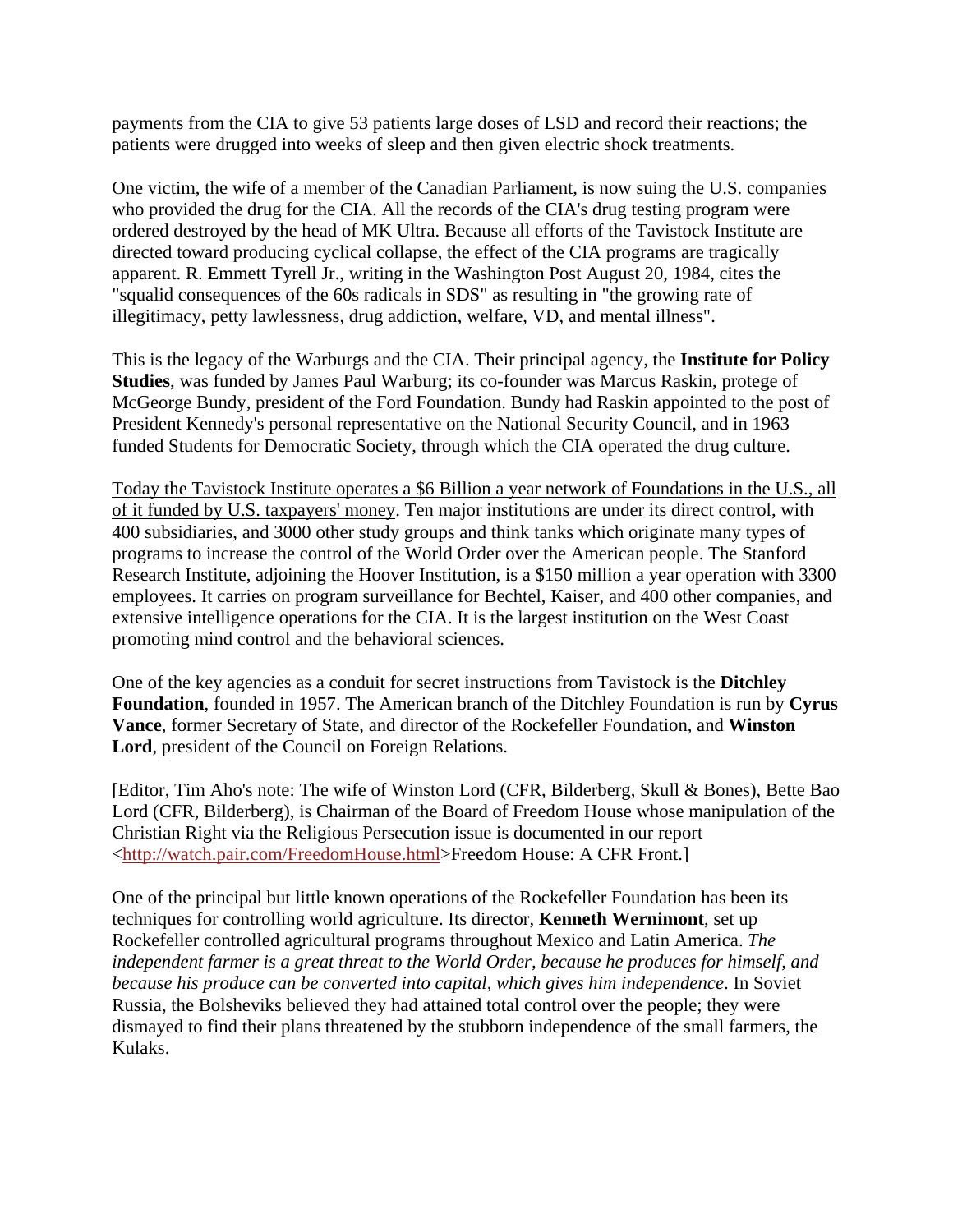Stalin ordered the OGPU to seize all food and animals of the Kulaks, and to starve them out. The Chicago American, February 25, 1935 carried a front page headline, SIX MILLION PERISH IN SOVIET FAMINE; Peasants' Crops Seized, They and their Animals Starve. To draw attention from this atrocity, it was later alleged that the Germans, not the Soviets, had killed six million people, the number taken from the Chicago American headline by a Chicago publicist.

The Communist Party, the Party of the Peasants and Workers, exterminated the peasants and enslaved the workers. *Many totalitarian regimes have found the small farmer to be their biggest stumbling block*. The French Reign of Terror was directed, not against the aristocrats, many of whom were sympathetic to it, but against the small farmers who refused to turn over their grain to the revolutionary tribunals in exchange for the worthless assignats. In the United States, the foundations are presently engaged in the same type of war of extermination against the American farmer.

The traditional formula of land plus labor for the farmer has been altered due to the farmer's need for purchasing power, to buy industrial goods needed in his farming operations. Because of this need for capital, the farmer is especially vulnerable to the World Order's manipulation of interest rates, which is bankrupting him. Just as in the Soviet Union, in the early 1930s, when Stalin ordered the Kulaks to give up their small plots of land to live and work on the collective farms, the American small farmer faces the same type of extermination, being forced to give up his small plot of land to become a hired hand for the big agricultural trusts. **The Brookings Institution** and other foundations originated the monetary programs implemented by the Federal Reserve System to destroy the American farmer, a replay of the Soviet tragedy in Russia, with one proviso that the farmer will be allowed to survive if he becomes a slave worker of the giant trusts.

Once the citizen becomes aware of the true role of the foundations, he can understand the high interest rates, high taxes, the destruction of the family, the degradation of the churches into forums for revolution, the subversion of the universities into CIA cesspools of drug addiction, and the halls of government into sewers of international espionage and intrigue. The American citizen can now understand why every agent of the federal government is against him; the alphabet agencies, the FBI, IRS, CIA and BATF must make war on the citizen in order to carry out the programs of the foundations.

The foundations are in direct violation of their charters, which commit them to do "charitable" work, because they make no grants which are not part of a political goal. The charge has been made, and never denied, that the Heritage-AEI network has at least two KGB moles on its staff. The employment of professional intelligence operatives as "charitable" workers, as was done in the Red Cross Mission to Russia in 1917, exposes the sinister political economic and social goals which the World Order requires the foundations to achieve through their " bequests ".

Not only is this tax fraud, because the foundations are granted tax exemption solely to do charitable work, but it is criminal syndicalism, conspiracy to commit offenses against the United States of America, Constitutional Law 213, Corpus Juris Secundum 16. For the first time, the close interlocking of the foundation "syndicate" has been revealed by the names of its principle incorporators---Daniel Coit Gilman, who incorporated the Peabody Fund and the John Slater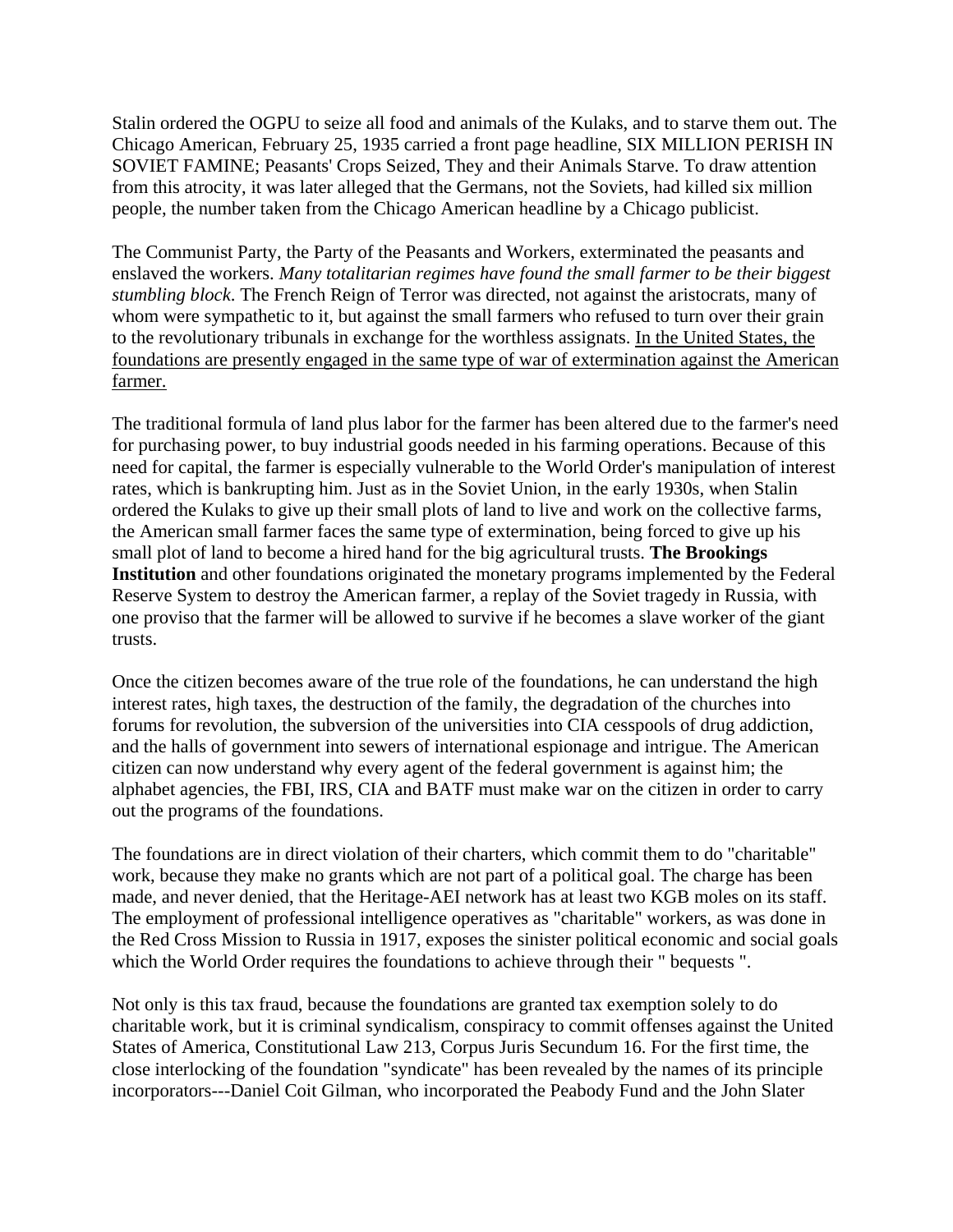Fund, and became an incorporator of the General Education Board (now the Rockefeller Foundation); Gilman, who also incorporated the Russell Trust in 1856, later became an incorporator of the Carnegie Institution with Andrew Dickson White (Russell Trust) and Frederic A. Delano. Delano also was an original incorporator of the Brookings Institution and the Carnegie Endowment for International Peace.

Daniel Coit Gilman incorporated the Russell Sage Foundation with Cleveland H. Dodge of the National City Bank. These foundations incorporators have been closely linked with the Federal Reserve System, the War Industries Board of World War I, the OSS of World War II and the CIA. They have also been closely linked with the American International Corporation, which was formed to instigate the Bolshevik Revolution in Russia. Delano, an uncle of Franklin Delano Roosevelt, was on the original Board of Governors of the Federal Reserve System in 1914. His brother-in-law founded the influential Washington law firm of Covington and Burling. The Delanos and other ruling families of the World Order trace their lineage directly back to William of Orange and the regime which granted the charter of the Bank of England.

Tavistock Institutions In The United States

**Flow Laboratories** Gets contracts from the National Institutes of Health.

**Merle Thomas Corporation** Gets contracts from the U.S. Navy, analyzes data from satellites.

**Walden Research** Does work in the field of pollution control.

**Planning Research Corporation**, Arthur D. Little, G.E. "TEMPO", Operations Research Inc. Part of approximately 350 firms who conduct research and conduct surveys, make recommendations to government. They are part of what President Eisenhower called "a possible danger to public policy that could itself become captive of a scientific-technological elite."

**Brookings Institution** Dedicates its work to what it calls a "national agenda." Wrote President Hoover's program, President Roosevelt's "New Deal", the Kennedy Administration's "New Frontiers" program (deviation from it may have cost John F. Kennedy his life), and President Johnson's "Great Society." Brookings has been telling the United States Government how to conduct its affairs for the past 70 years and is still doing so.

**Hudson Institute** This institution has done more to shape the way Americans react to political and social events, think, vote and generally conduct themselves than perhaps any except the BIG FIVE. Hudson specializes in defense policy research and relations with the USSR. Most of its military work is classified as SECRET. (One idea during the Vietnam War was to build a moat around Saigon.) Hudson may be properly classified as one of the Committee of 300's BRAINWASHING establishments. One of its largest clients is the U.S. Department of Defense which includes matters of civil defense, national security, military policy and arms control.

[Editor, Tim Aho: This is the same <http://watch.pair.com/Hudson.html>Hudson Institute which gave us GOALS 2000 and authored the Freedom From Religious Persecution Act, which became the International Religious Freedom Act of 1998. This law required the creation of a federal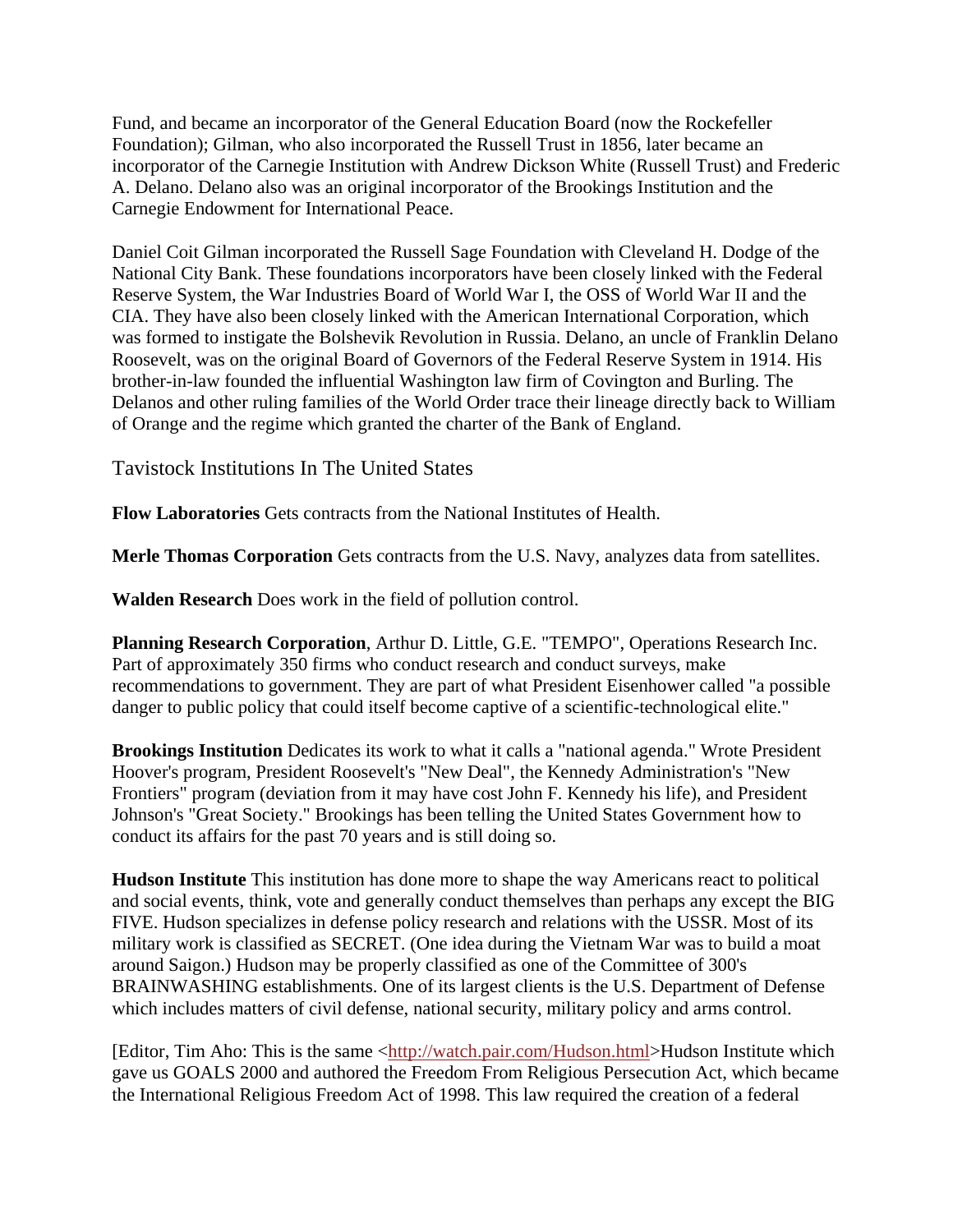commission to monitor religion chaired by a presidentially-appointed Ambassador-at-Large on International Religious Freedom under the mandates of the United Nations' covenants and authority of the International Criminal Court.]

**National Training Laboratories** One of the key institutions established for this purpose in the United States was the National Training Laboratories (NTL). Founded in 1947 by members of the Tavistock network in the United States and located originally on an estate in Bethel, Maine, NTL had as its explicit purpose the brainwashing of leaders of the government, educational institutions, and corporate bureaucracies in the Tavistock method, and then using these "leaders" to either themselves run Tavistock group sessions in their organizations or to hire other similarly trained group leaders to do the job. The "nuts and bolts" of the NTL operation revolves around the particular form of Tavistock degenerate psychology known as "g*roup dynamics*," developed by German Tavistock operative Kurt Lewin, who emigrated to the United States in the 1930s and whose students founded NTL.

In a Lewinite brainwashing group, a number of individuals from varying backgrounds and personalities, are manipulated by a "group leader" to form a "consensus" of opinion, achieving a new "group identity." The key to the process is the creation of a controlled environment, in which stress is introduced (sometimes called dissonance) to crack an individual's belief structure. Using the peer pressure of other group members, the individual is "cracked," and a new personality emerges with new values. The degrading experience causes the person to deny that any change has taken place. In that way, an individual is brainwashed without the victim knowing what has taken place.

This method is the same, with some minor modification, used in all so-called "sensitivity groups" or "T-groups," or in the more extreme rock-drug-sex counterculture form, "touchy-feely groups," such as the kind popularized from the 1960s onward by the **Esalen Institute**, which was set up with the help of NTL.

From the mid-1950s onward, NTL put the majority of the nation's corporate leaderships through such brainwashing programs, while running similar programs for the State Department, the Navy, the Department of Education, and other sections of the federal bureaucracy. There is no firm estimate of the number of Americans who have been put through this process in last 40 years at either NTL, or as it is now known the **NTL Institute for Applied Behavioral Sciences**, which is based in Rosslyn, Virginia, or its West Coast base of operations, the **Western Training Laboratories in Group Development**, or in various satellite institutions. The most reliable estimate is in the several millions.

One of the groups that went through the NTL mill in the 1950s was the leadership of the **National Education Association**, the largest organization of teachers in the United States. Thus, the NEA's outlook has been "shaped" by Tavistock, through the NTL. In 1964, the NTL Institute became a direct part of the NEA, with the NTL setting up "group sessions" for all its affiliates. With funding from the Department of Education, the NTL Institute drafted the programs for the training of the nation's primary and secondary school teachers, and has a hand as well in developing the content of educational "reforms," including OBE.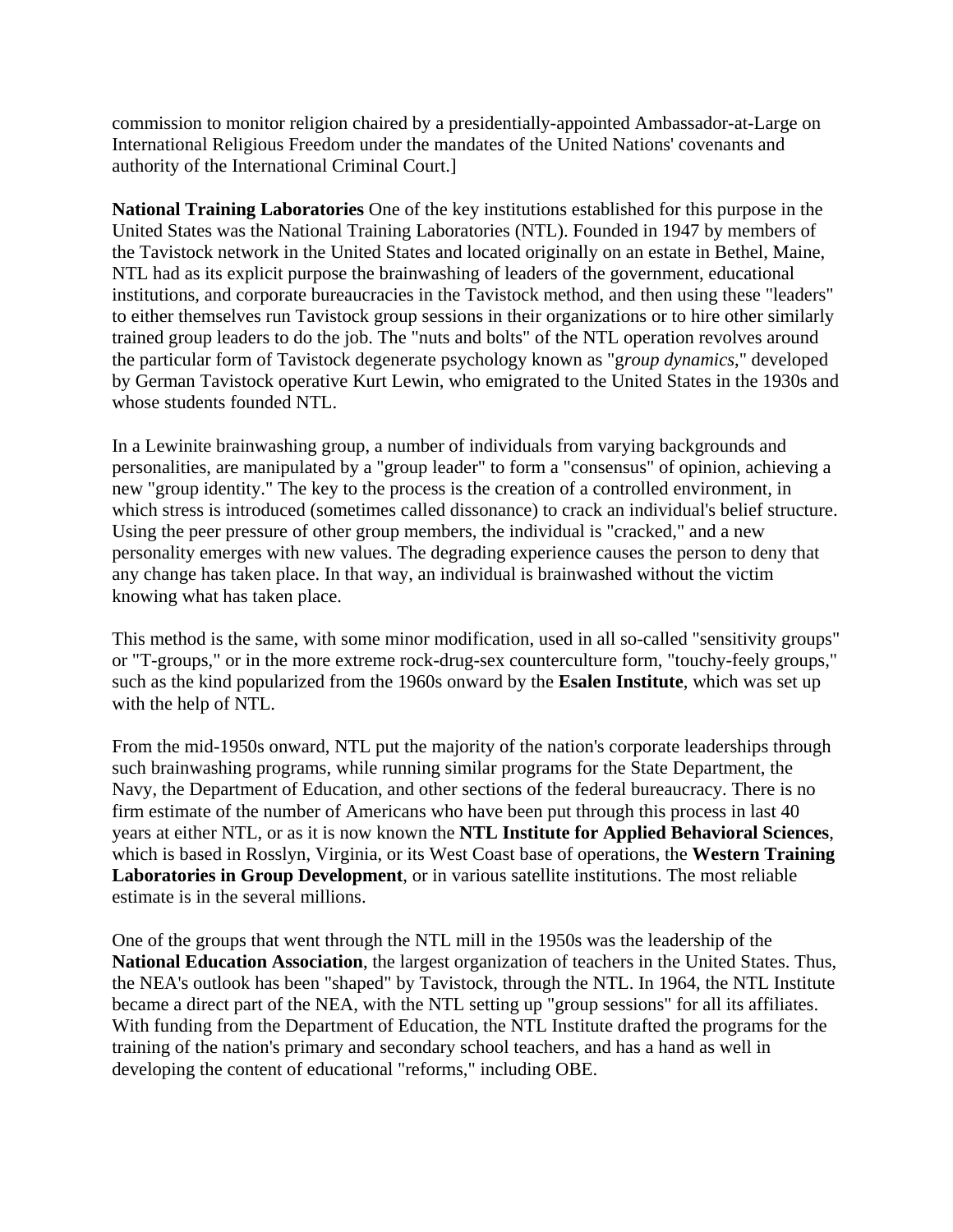Also known as the **International Institute for Applied Behavioral Sciences**. This institute is a brainwashing center in artificial stress training whereby participants suddenly find themselves immersed in defending themselves against vicious accusations. NTL takes in the National Education Association, the largest teacher group in the United States. While officially decrying "racism", it is interesting to note that NTL, working with NEA, produced a paper proposing education vouchers which would separate the hard-to-teach children from the brighter ones, and funding would be allocated according to the number of difficult children who would be separated from those who progressed at a normal rate. The proposal was not taken up.

**University of Pennsylvania, Wharton School of Finance & Commerce** Founded by Eric Trist One of the "brain trusts" of Tavistock, Wharton has become one of the more important Tavistock in so far as "Behavioral Research" is concerned. Wharton attracts clients such as the U.S. Department of Labor---which teaches how to produce "cooked" statistics at the Wharton Econometric Forecasting Associates Incorporated. This method was very much in demand as we came to the close of 1991 with millions more out of work than was reflected in USDL statistics. Wharton's ECONOMETRIC MODELING is used by every major Committee of 300 company in the United States, Western Europe, the International Monetary Fund, the United Nations, and the World Bank. Institute for Social Research Among its clients are The Ford Foundation, U.S.Department of Defense, U.S.Postal Service and the U.S. Department of Justice. Among its studies are "The Human Meaning Of Social Change", "Youth in Transition" and "How Americans View Their Mental Health".

**Institute For The Future** This is not a typical Tavistock institution in that it is funded by the Ford Foundation, yet it draws its long-range forecasting from the mother of all think tanks. Institute for the Future projects what it believes to be changes that will be taking place in time frames of fifty years. So called "DELPHI PANELS" decide what is normal and what is not, and prepare position papers to "steer" government in the right direction to head off such groups as "people creating civil disorder." (This could be patriotic groups demanding abolition of graduated taxes, or demanding that their right to bear arms is not infringed.) This institute recommends action such as liberalizing abortion laws, drug usage and that cars entering an urban area pay tolls, teaching birth control in public schools, requiring registration of firearms, making use of drugs a non-criminal offense, legalizing homosexuality, paying students for scholastic achievements, making zoning controls a preserve of the state, offering bonuses for family planning and last, but most frightening, a Pol Pot Cambodia-style proposal that new communities be established in rural areas, (concentration camp compounds). As can be observed, many of their goals have already been more than fully realized.

## **INSTITUTE FOR POLICY STUDIES (IPS)**

One of the "Big Three", IPS has shaped and reshaped United States policies, foreign and domestic, since it was founded by James P. Warburg and the Rothschild entities in the United States. Its networks in America include the League for Industrial Democracy. Lead players in the League for Industrial Democracy have included Jeane Kirkpatrick, former U.S. Ambassador to the United Nations, Irwin Suall of the ADL, Eugene Rostow, Arms control negotiator, Lane Kirkland, Labor Leader, and Albert Shanker. IPS was incorporated in 1963 by Marcus Raskin and Richard Barnett, both highly trained Tavistock Institute graduates. The objectives of IPS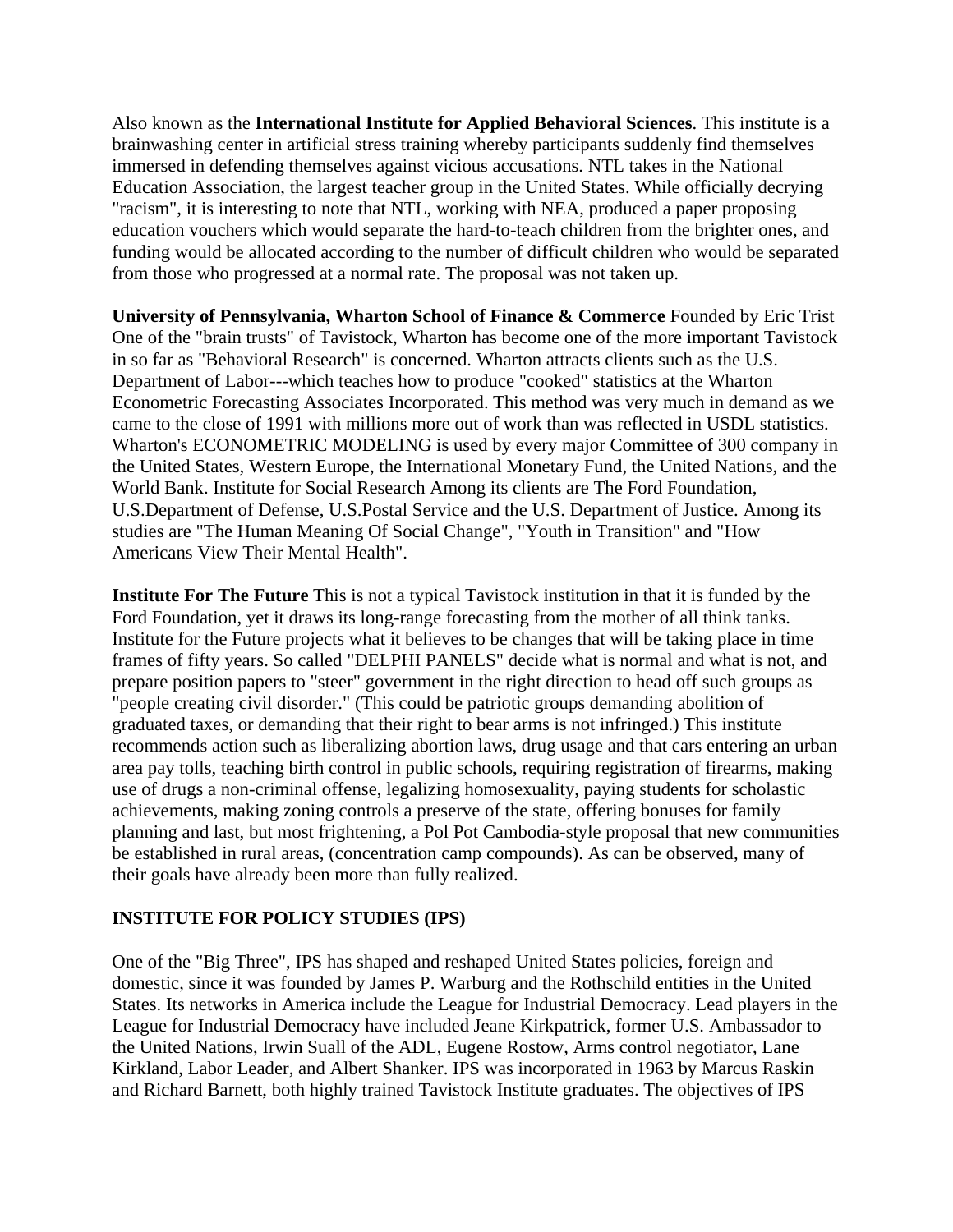came from an agenda laid down for it by the Tavistock Institute, one of the most notable being to create the "New Left" as a grass roots movement in the U.S. Its been said that Barnett and Raskin controlled such diverse elements as the Black Panthers, Daniel Ellsberg, National Security Council staff member Halprin, The Weathermen Underground, the Venceramos and the campaign staff of candidate George McGovern. No scheme was too big for IFS and its controllers to take on and manage.

Through its many powerful lobbing groups on Capitol Hill, IPS relentlessly used its "Big Stick" to beat Congress. IPS has a network of lobbyists, all supposedly operating independently but in actual fact acting cohesively, so that Congressmen are pummeled from all sides by seemingly different and varied lobbyists, In this way, IPS was, and is still, able to successfully sway individual Representatives and Senators to vote for "the trend, the way things are going." By using key pointmen on Capitol Hill, IPS was able to break into the very infrastructure of our legislative system and the way it works.

IPS became, and remains to this day, one of the most prestigious "think tanks" controlling foreign policy decisions, which we, the people, foolishly believe are those of our law makers. By sponsoring militant activism at home and with links to revolutionaries abroad, by engineering such victories as "The Pentagon Papers," besieging the corporate structure, bridging the credibility gap between underground movements and acceptable political activism, by penetrating religious organizations and using them to sow discord in America, such as radical racial policies under the guise of religion, using establishment media to spread IPS ideas, and then supporting them, IPS has lived up to the role which it was founded to play.

#### [Editor, Tim Aho: See Watch Unto Prayer report on

<http://watch.pair.com/FreedomHouse.html>Freedom House: "Grants (for the IPS) came from the Samuel Rubin Foundation and the Stern Family Fund. **Samuel Rubin** was himself a member of the elite Comintern of the Communist Party, founded by none other than Lenin himself. Billionaire **Armand Hammer** assisted Rubin in making the fortunes which helped launch IPS. **Philip Stern**, an IPS trustee, was the president of Stern Fund. The executive director of the Stern Fund, **David R. Hunter**, was previously an official of **The National Council and the World Council Of Churches. (**Dr. James W. Wardner, *Unholy Alliances*, p.125)]

## **STANFORD RESEARCH INSTITUTE**

Jesse Hobson, the first president of Stanford Research Institute, in a 1952 speech made it clear what lines the institute was to follow. Stanford can be described as one of the "jewels" in Tavistock's Crown in its rule over the United States. Founded in 1946 immediately after the close of WWII, it was presided over by **Charles A. Anderson**, with emphasis on mind control research and "future sciences." Included under the Stanford umbrella was **Charles F. Kettering Foundation** which developed the "Changing Images of Man" upon which the Aquarian Conspiracy rests.

Some of Stanford's major clients and contracts were at first centered around the defense establishment but, as Stanford grew, so, did the diversity of its services: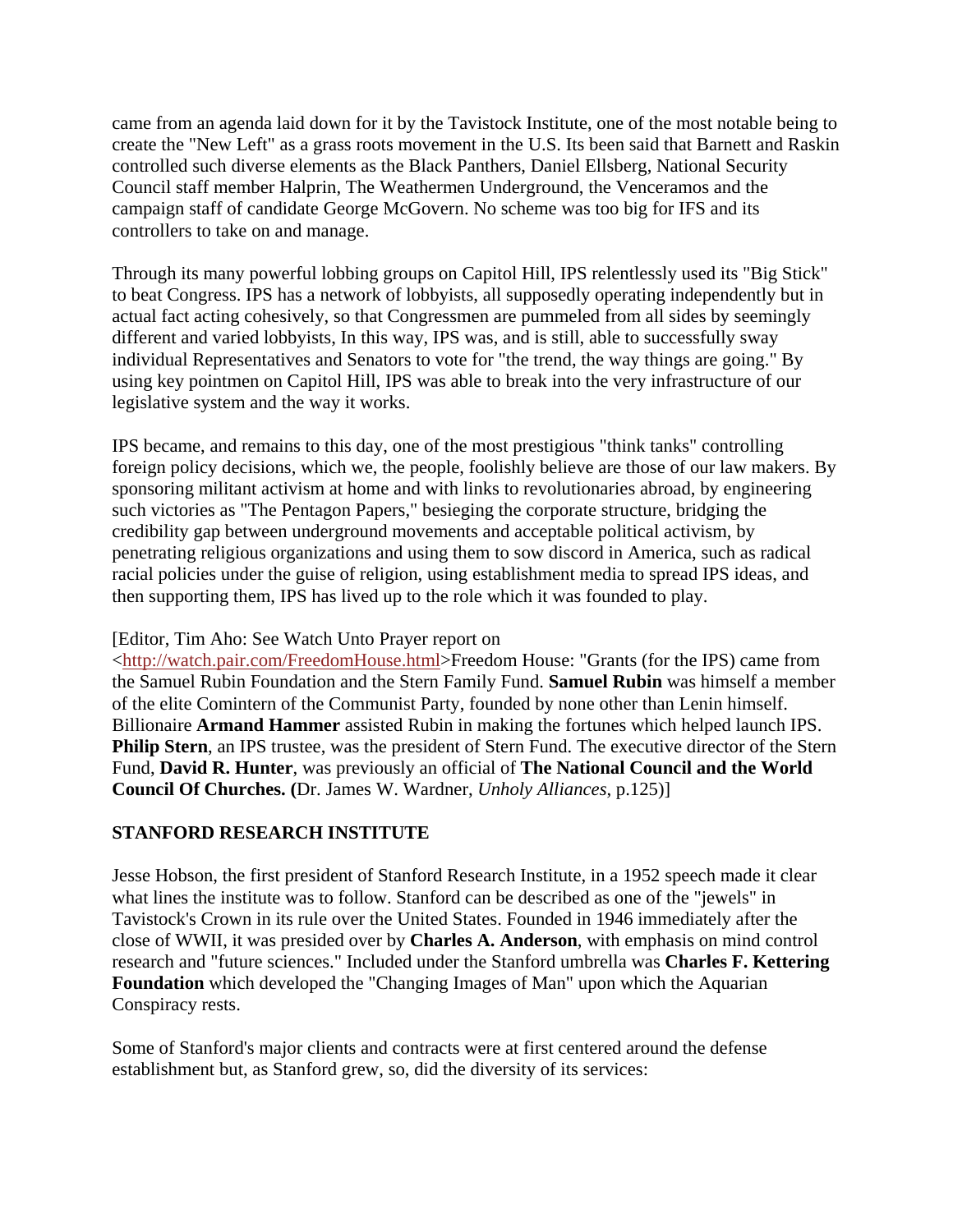Applications of Behavioral Sciences to Research Management Office of Science and Technology

SRI Business Intelligence Program

U.S. Department of Defense Directorate of Defense Research and Engineering

U.S. Department of Defense Office of Aerospace Research

Among corporations seeking Stanford's services were Wells Fargo Bank, Bechtel Corporation, Hewlett Packard, Bank of America, McDonnell Douglas Corporation, Blyth, Eastman Dillon and TRW Company. *One of Stanford's more secret projects was extensive work on chemical and bacteriological warfare (CAB) weapons.*

Stanford Research is plugged into at least 200 smaller "think tanks" doing research into every facet of life in America. This is ARPA networking and represents the emergence of probably the most far reaching effort to control the environment of every individual in the country. At present Stanford's computers are linked with 2500 "sister" research consoles which include the CIA, Bell Telephone Laboratories, U.S. Army Intelligence, The Office of Naval Intelligence (ONI), Rand, MIT, Harvard and UCLA. Stanford plays a key role in that it is the "library", cataloging all ARPA documentation.

"Other agencies".....one can use one's imagination here, are allowed to search through SRI's "library" for key words, phrases, look through sources and update their own master files with those of Stanford Research Center. The Pentagon uses SRI's master files extensively, and there is little doubt that other U.S. Government agencies do the same. Pentagon "command and control" problems are worked out by Stanford.

While ostensibly these apply only to weapons and soldiers, there is absolutely no guarantee that the same research could not , and will not be turned to civilian applications. Stanford is known to be willing to do anything for anyone.

[Editor, Tim Aho: See Watch Unto Prayer report <http://watch.pair.com/dolphin.html>Lambert Dolphin & the Great Sphinx, which documents the connections of SRI's Lambert Dolphin with the Edgar Cayce Foundation and The Discernment Ministries.]

## **MASSACHUSETTS INSTITUTE OF TECHNOLOGY (MIT), ALFRED P. SLOAN SCHOOL OF MANAGEMENT**

This major institute is not generally recognized as being a part of Tavistock U.S.A. Most people look upon it as being a purely American institution, but that is far from the truth. MIT- Alfred Sloan can be roughly divided into the following groups:

Contemporary Technology Industrial Relations NASA-ERC Computer Research Laboratories Office of Naval Research Group, Psychology Systems Dynamics

Some of MIT's clients are: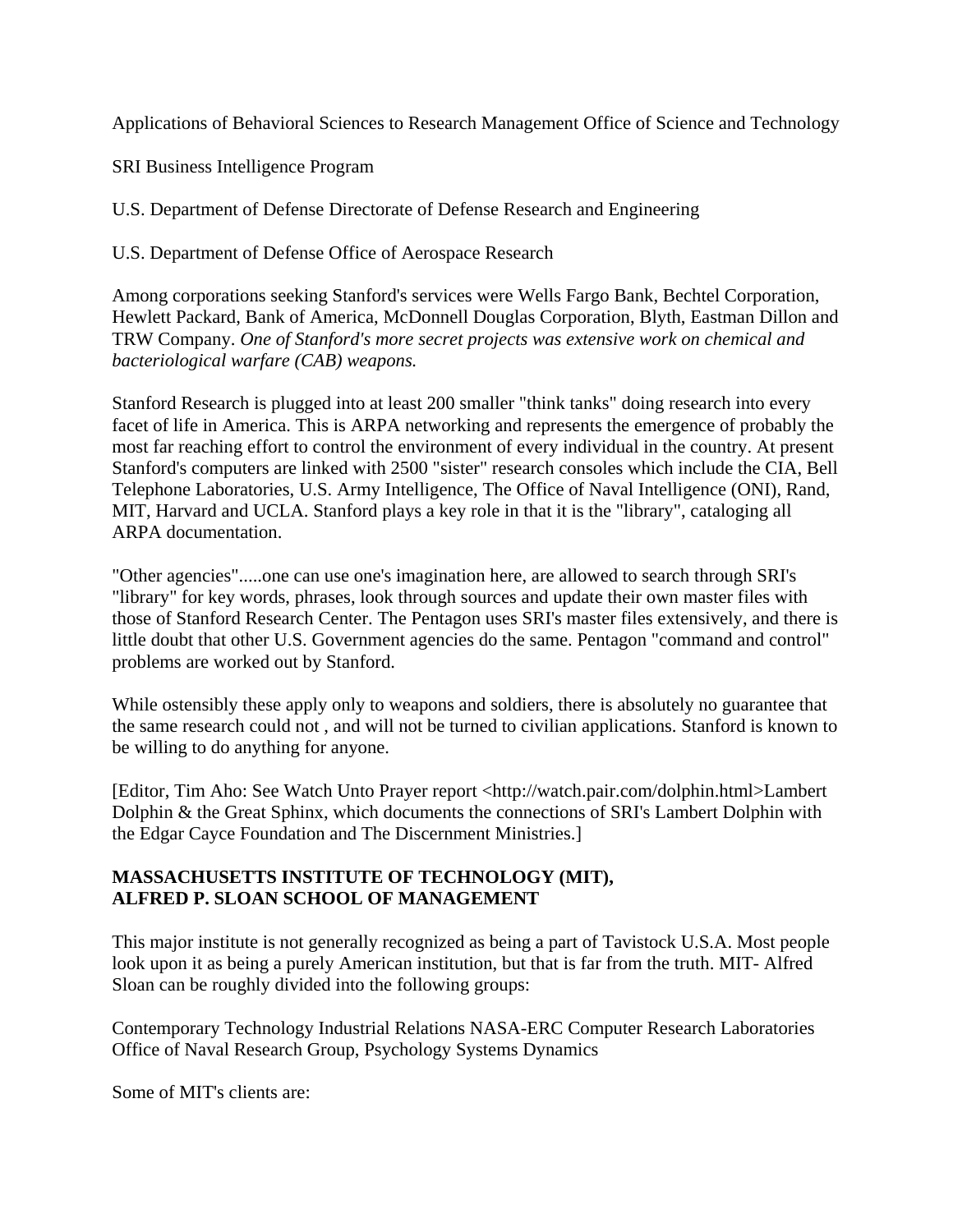American Management Association Committee for Economic Development **GTE** Institute for Defense Analysis (IDA) NASA National Academy of Sciences National Council of Churches Sylvania TRW U.S. Army U.S. Department of State U.S. Navy U.S. Treasury Volkswagen Company

## **RAND RESEARCH AND DEVELOPMENT CORPORATION**

Without a doubt, RAND is THE think tank most beholden to Tavistock Institute and certainly the RIIA's most prestigious vehicle for control of United States policies at every level. Specific RAND policies that became operative include our ICBM program, prime analyses for U.S. foreign policy making, instigator of space programs, U.S. nuclear policies, corporate analyses, hundreds of projects for the military, the Central Intelligence Agency (CIA) in relation to the use of mind altering drugs like peyote, LSD (the covert MK-ULTRA operation which lasted for 20 years).

[Editor, Tim Aho's note: The founder of the Rand Corporation, **Herman Kahn**, also founded the Hudson Institute in 1961. In Educating for the New World Order, B.K. Eakman tells of a training manual for "change agents" developed for the U.S. government by Rand Corporation: ". . . a how-to manual with a 1971 U.S. Office of Education contract number on it entitled 'Training for Change Agents'; seven volumes of 'change agent studies' commissioned by the U.S. Office of Education to the Rand Corporation in 1973-74; scores of other papers submitted by behaviorist researchers who had obtained grants from the U.S. Office of Education for the purpose of exploring ways to 'freeze' and 'unfreeze' values, 'to implement change,' and to turn potentially hostile groups and committees into acquiescent, rubber-stamp bodies by means of such strategies as the 'Delphi Technique.'" (p. 118)]

Some of RAND's clients include:

American Telephone and Telegraph Company (AT&T) Chase Manhattan Bank International Business Machines (IBM) National Science Foundation Republican Party TRW U.S. Air Force